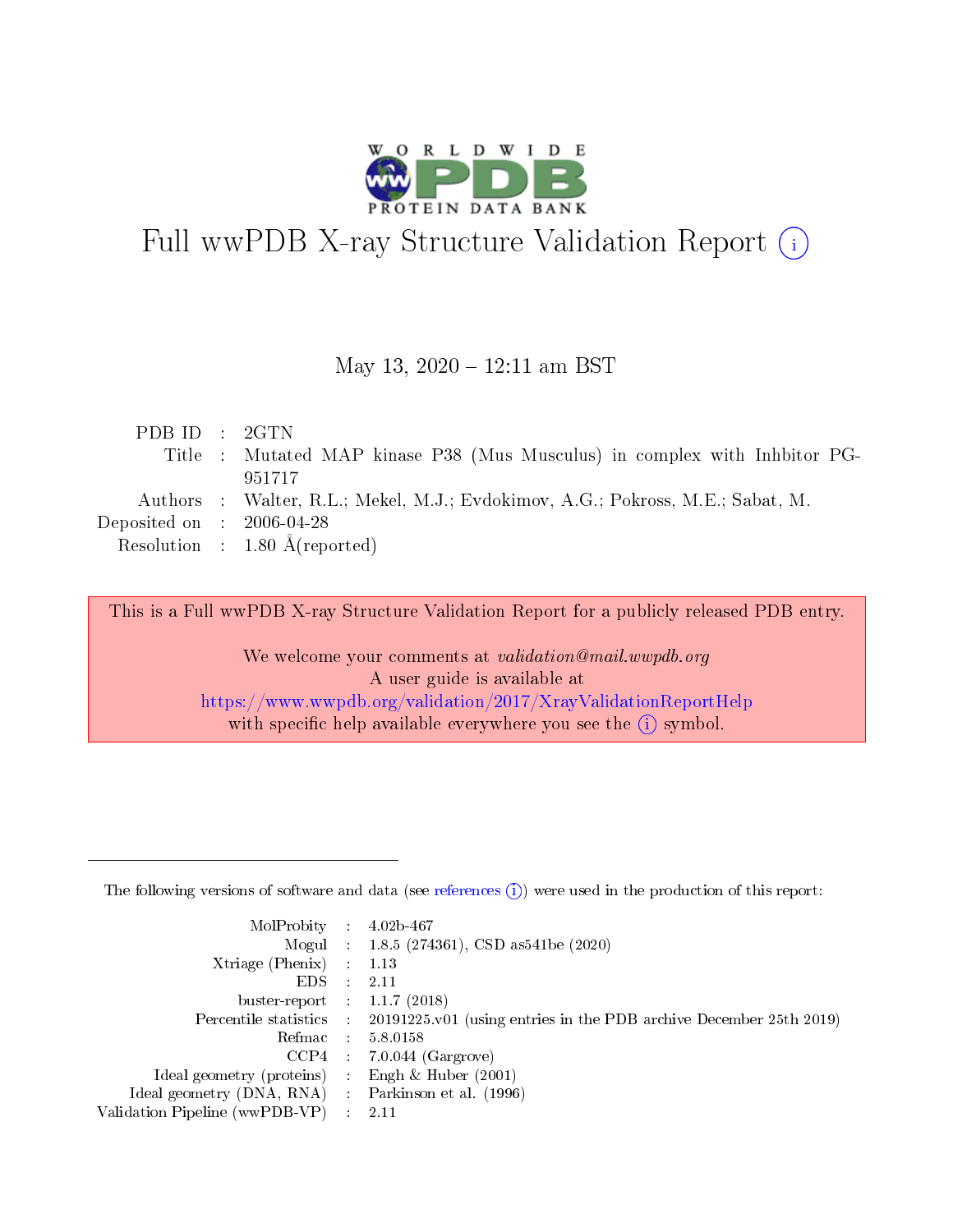# 1 [O](https://www.wwpdb.org/validation/2017/XrayValidationReportHelp#overall_quality)verall quality at a glance  $(i)$

The following experimental techniques were used to determine the structure: X-RAY DIFFRACTION

The reported resolution of this entry is 1.80 Å.

Percentile scores (ranging between 0-100) for global validation metrics of the entry are shown in the following graphic. The table shows the number of entries on which the scores are based.



| Metric                | Whole archive<br>$(\#Entries)$ | Similar resolution<br>$(\#\text{Entries}, \, \text{resolution} \, \, \text{range}(\textup{\AA}))$ |
|-----------------------|--------------------------------|---------------------------------------------------------------------------------------------------|
| $\mathcal{R}_{free}$  | 130704                         | $5950(1.80-1.80)$                                                                                 |
| Clashscore            | 141614                         | 6793 $(1.80-1.80)$                                                                                |
| Ramachandran outliers | 138981                         | 6697 $(1.80-1.80)$                                                                                |
| Sidechain outliers    | 138945                         | 6696 (1.80-1.80)                                                                                  |

The table below summarises the geometric issues observed across the polymeric chains and their fit to the electron density. The red, orange, yellow and green segments on the lower bar indicate the fraction of residues that contain outliers for  $\geq=3$ , 2, 1 and 0 types of geometric quality criteria respectively. A grey segment represents the fraction of residues that are not modelled. The numeric value for each fraction is indicated below the corresponding segment, with a dot representing fractions  $\leq=5\%$ 

| Chain | Length | Quality of chain |     |   |  |  |  |
|-------|--------|------------------|-----|---|--|--|--|
|       | 348    | 71%              | 21% | . |  |  |  |

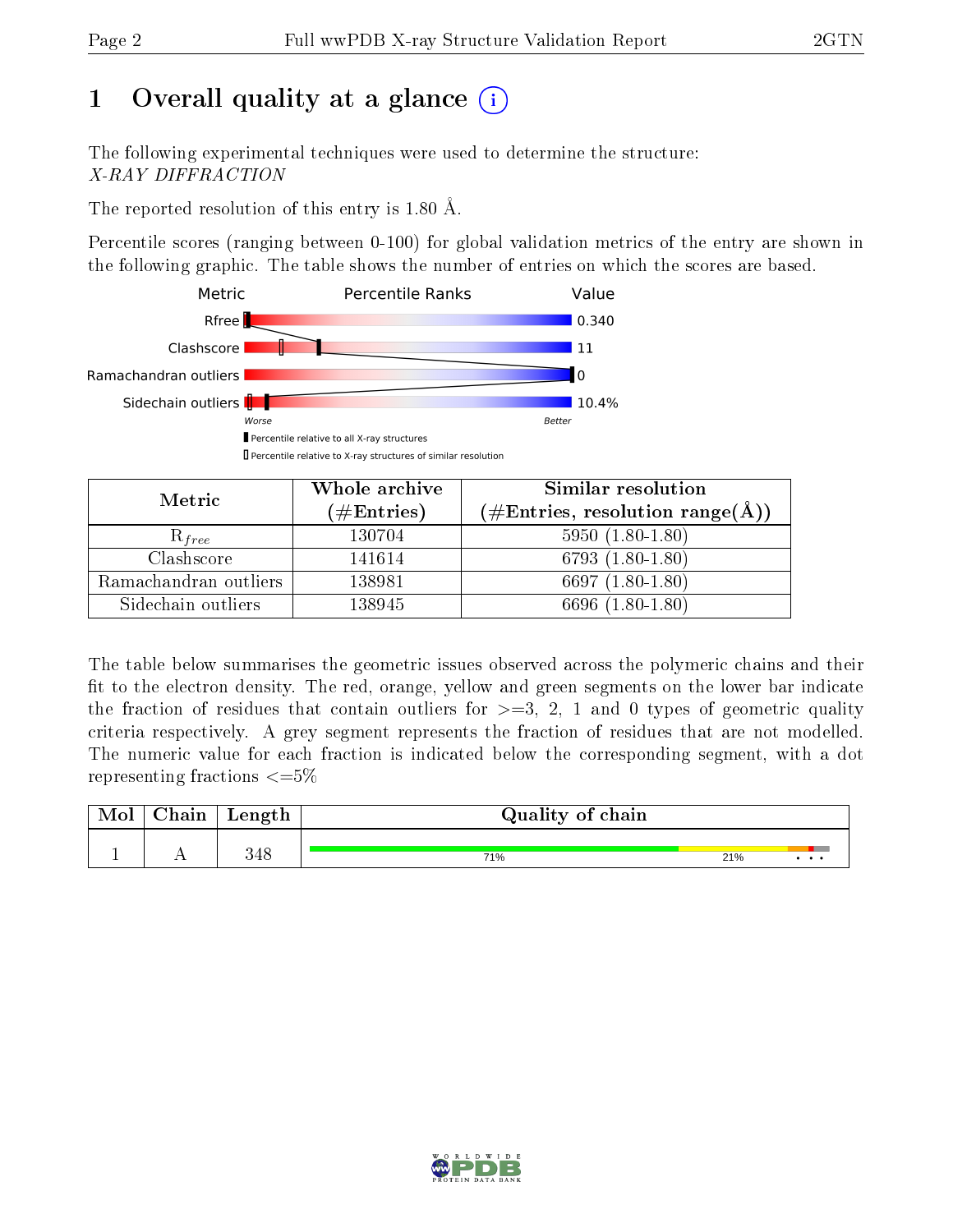# 2 Entry composition (i)

There are 4 unique types of molecules in this entry. The entry contains 2972 atoms, of which 0 are hydrogens and 0 are deuteriums.

In the tables below, the ZeroOcc column contains the number of atoms modelled with zero occupancy, the AltConf column contains the number of residues with at least one atom in alternate conformation and the Trace column contains the number of residues modelled with at most 2 atoms.

Molecule 1 is a protein called Mitogen-activated protein kinase 14.

| Mol | Chain   Residues | Atoms         |      |     |     | $\mid$ ZeroOcc $\mid$ AltConf $\mid$ Trace $\mid$ |  |  |
|-----|------------------|---------------|------|-----|-----|---------------------------------------------------|--|--|
|     | 337              | Total<br>9717 | 1743 | 466 | 496 | 12                                                |  |  |

• Molecule 2 is SULFATE ION (three-letter code: SO4) (formula: O<sub>4</sub>S).



| Mol | .   Chain   Residues | Atoms |  |  | $ZeroOcc$   AltConf |  |
|-----|----------------------|-------|--|--|---------------------|--|
|     |                      | Total |  |  |                     |  |

 Molecule 3 is 2-(2,6-DIFLUOROPHENOXY)-N-(2-FLUOROPHENYL)-9-ISOPROPYL-9H -PURIN-8-AMINE (three-letter code: LIE) (formula:  $C_{20}H_{16}F_3N_5O$ ).

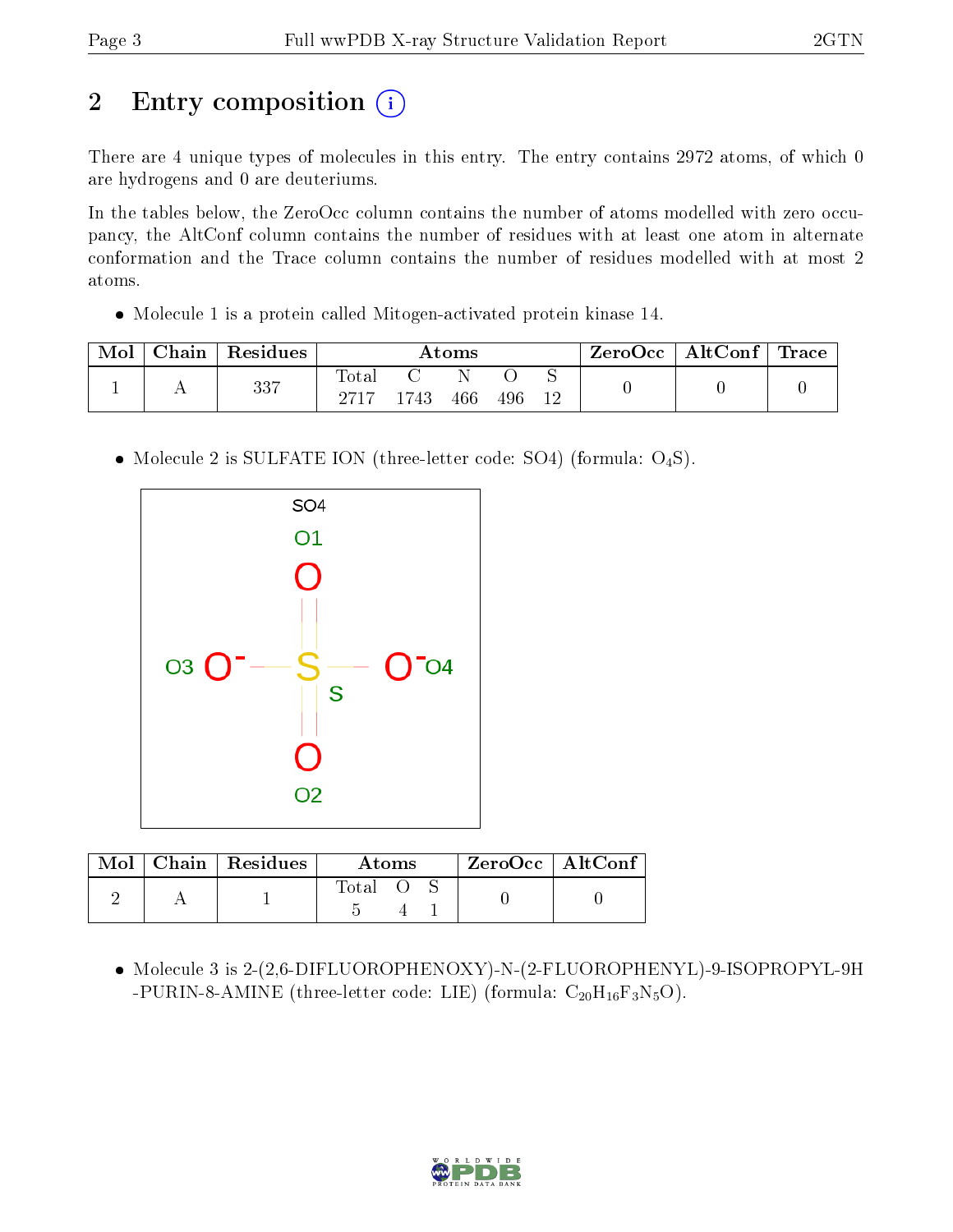

| Mol | Chain Residues | Atoms         |    |  |  | $ZeroOcc \mid AltConf \mid$ |  |
|-----|----------------|---------------|----|--|--|-----------------------------|--|
|     |                | Total C F N O |    |  |  |                             |  |
|     |                |               | 20 |  |  |                             |  |

 $\bullet\,$  Molecule 4 is water.

|  | $Mol$   Chain   Residues | Atoms               | ZeroOcc   AltConf |
|--|--------------------------|---------------------|-------------------|
|  | റവ                       | Fotal<br>ດດ1<br>วว1 |                   |

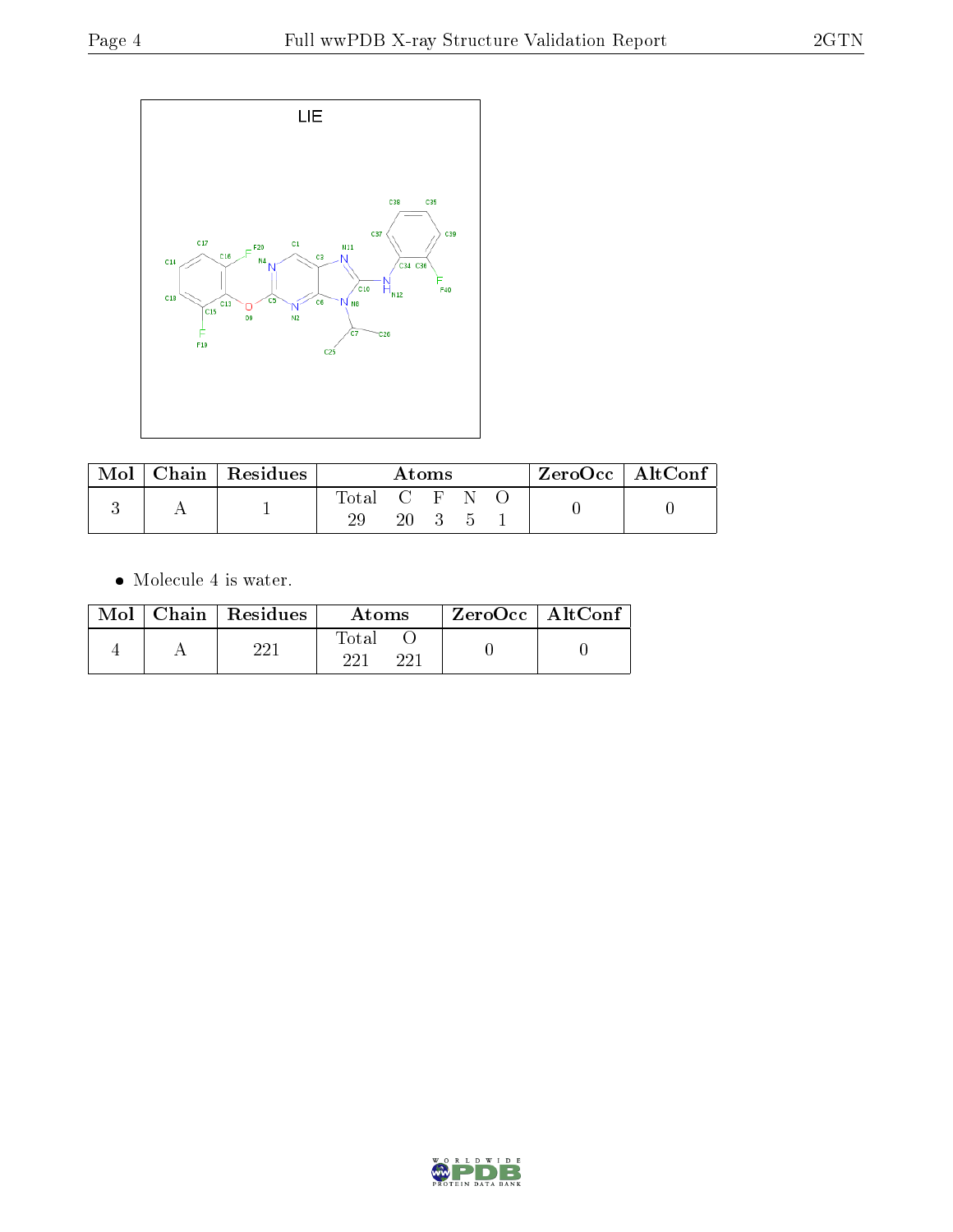# 3 Residue-property plots  $(i)$

These plots are drawn for all protein, RNA and DNA chains in the entry. The first graphic for a chain summarises the proportions of the various outlier classes displayed in the second graphic. The second graphic shows the sequence view annotated by issues in geometry. Residues are colorcoded according to the number of geometric quality criteria for which they contain at least one outlier: green  $= 0$ , yellow  $= 1$ , orange  $= 2$  and red  $= 3$  or more. Stretches of 2 or more consecutive residues without any outlier are shown as a green connector. Residues present in the sample, but not in the model, are shown in grey.

• Molecule 1: Mitogen-activated protein kinase 14



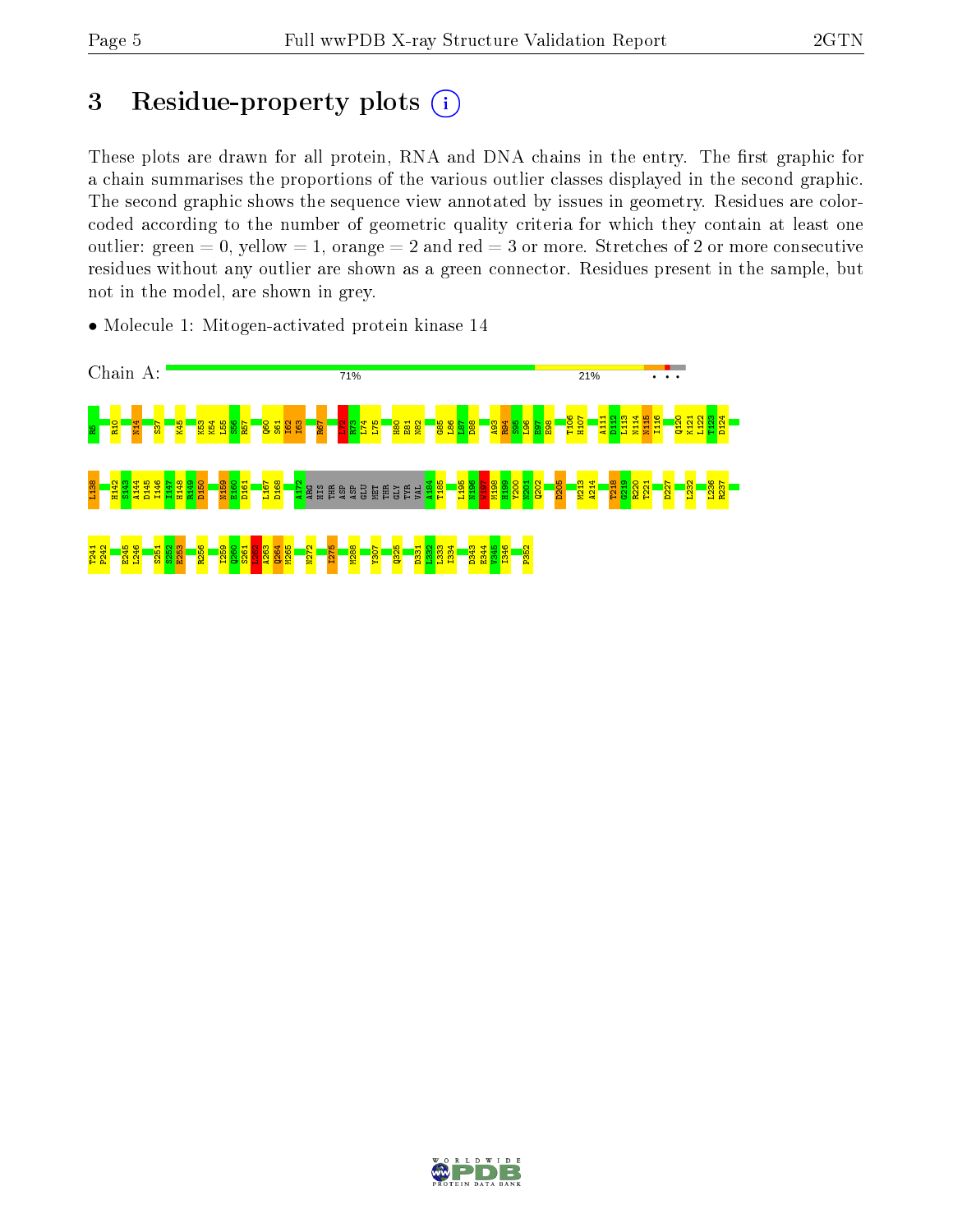# 4 Data and refinement statistics  $(i)$

| Property                                                             | Value                                           | Source     |
|----------------------------------------------------------------------|-------------------------------------------------|------------|
| Space group                                                          | P 21 21 21                                      | Depositor  |
| Cell constants                                                       | 74.55Å<br>78.03Å<br>64.99Å                      |            |
| a, b, c, $\alpha$ , $\beta$ , $\gamma$                               | $90.00^\circ$<br>$90.00^\circ$<br>$90.00^\circ$ | Depositor  |
| Resolution $(A)$                                                     | $-1.80$<br>50.00                                | Depositor  |
|                                                                      | 41.49<br>$-1.82$                                | <b>EDS</b> |
| % Data completeness                                                  | $96.8(50.00-1.80)$                              | Depositor  |
| (in resolution range)                                                | 95.3 (41.49-1.82)                               | <b>EDS</b> |
| $R_{merge}$                                                          | 0.06                                            | Depositor  |
| $\mathrm{R}_{sym}$                                                   | (Not available)                                 | Depositor  |
| $\langle I/\sigma(I) \rangle$ <sup>1</sup>                           | 1.88 (at $1.82\text{\AA}$ )                     | Xtriage    |
| Refinement program                                                   | <b>REFMAC</b>                                   | Depositor  |
|                                                                      | $\overline{0.198}$ ,<br>0.248                   | Depositor  |
| $R, R_{free}$                                                        | 0.319<br>0.340<br>$\mathcal{L}$                 | DCC        |
| $R_{free}$ test set                                                  | 1678 reflections $(5.04\%)$                     | wwPDB-VP   |
| Wilson B-factor $(A^2)$                                              | 30.4                                            | Xtriage    |
| Anisotropy                                                           | 0.337                                           | Xtriage    |
| Bulk solvent $k_{sol}(e/\mathring{A}^3)$ , $B_{sol}(\mathring{A}^2)$ | $0.36\,$ , $72.3\,$                             | <b>EDS</b> |
| L-test for twinning <sup>2</sup>                                     | $< L >$ = 0.49, $< L2$ = 0.32                   | Xtriage    |
| Estimated twinning fraction                                          | $0.017$ for $-h, l, k$                          | Xtriage    |
| $F_o, F_c$ correlation                                               | 0.90                                            | <b>EDS</b> |
| Total number of atoms                                                | 2972                                            | wwPDB-VP   |
| Average B, all atoms $(A^2)$                                         | 35.0                                            | wwPDB-VP   |

Xtriage's analysis on translational NCS is as follows: The largest off-origin peak in the Patterson function is  $5.77\%$  of the height of the origin peak. No significant pseudotranslation is detected.

<sup>&</sup>lt;sup>2</sup>Theoretical values of  $\langle |L| \rangle$ ,  $\langle L^2 \rangle$  for acentric reflections are 0.5, 0.333 respectively for untwinned datasets, and 0.375, 0.2 for perfectly twinned datasets.



<span id="page-5-1"></span><span id="page-5-0"></span><sup>1</sup> Intensities estimated from amplitudes.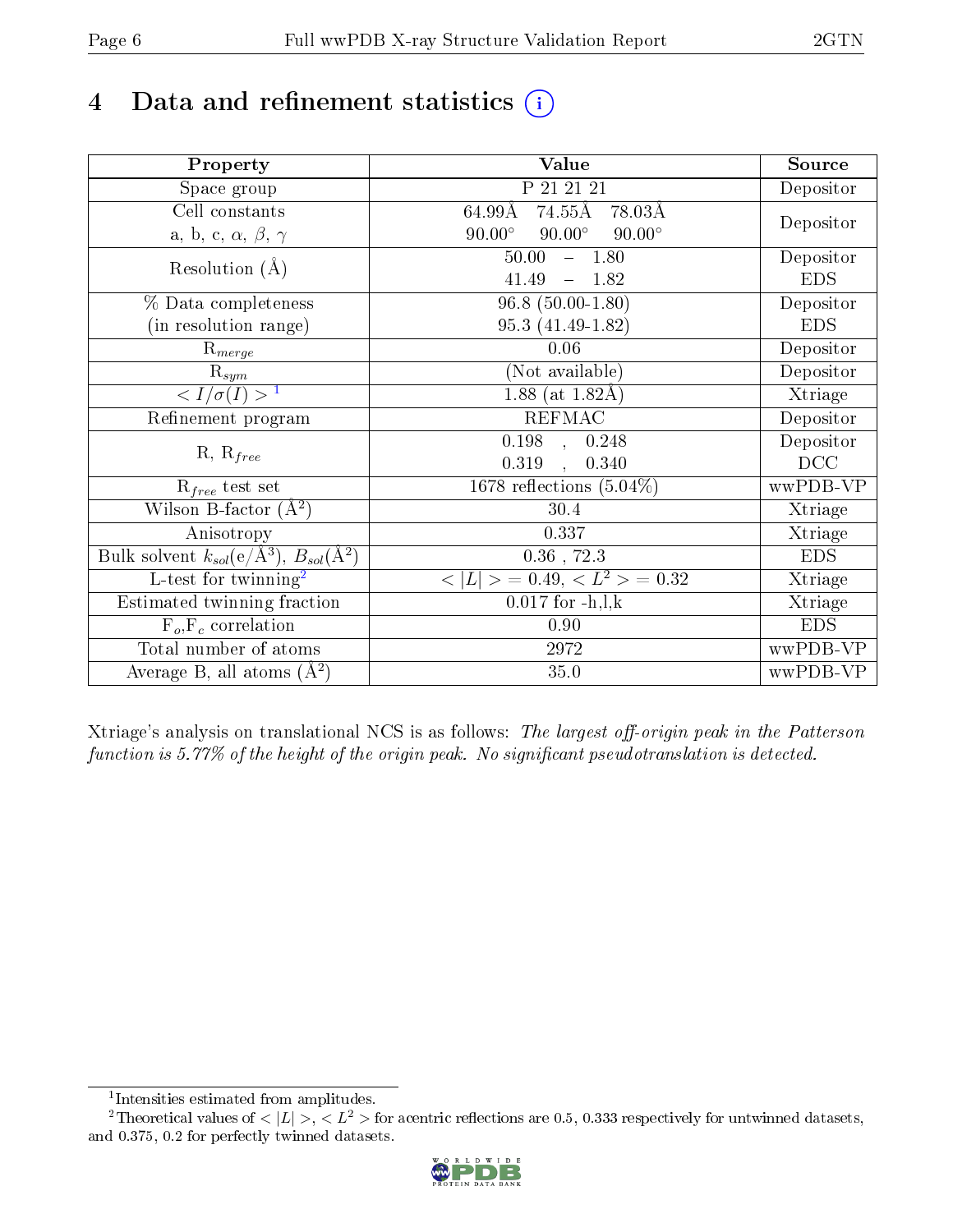# 5 Model quality  $(i)$

## 5.1 Standard geometry  $(i)$

Bond lengths and bond angles in the following residue types are not validated in this section: LIE, SO4

The Z score for a bond length (or angle) is the number of standard deviations the observed value is removed from the expected value. A bond length (or angle) with  $|Z| > 5$  is considered an outlier worth inspection. RMSZ is the root-mean-square of all Z scores of the bond lengths (or angles).

| $Mol \mid$ | Chain |        | Bond lengths       | Bond angles |                  |  |
|------------|-------|--------|--------------------|-------------|------------------|--|
|            |       | RMSZ . | $\# Z  > 5$        | RMSZ I      | # $ Z  > 5$      |  |
|            |       | 0.87   | $3/2781$ $(0.1\%)$ | 0.98        | $12/3775(0.3\%)$ |  |

Chiral center outliers are detected by calculating the chiral volume of a chiral center and verifying if the center is modelled as a planar moiety or with the opposite hand.A planarity outlier is detected by checking planarity of atoms in a peptide group, atoms in a mainchain group or atoms of a sidechain that are expected to be planar.

|  | $\mid$ Mol $\mid$ Chain $\mid$ #Chirality outliers $\mid$ #Planarity outliers $\mid$ |
|--|--------------------------------------------------------------------------------------|
|  |                                                                                      |

All (3) bond length outliers are listed below:

| Mol | Chain |     |       | $\mid$ Res $\mid$ Type $\mid$ Atoms $\mid$ |         | $\vert$ Observed(A) | Ideal(A)                       |
|-----|-------|-----|-------|--------------------------------------------|---------|---------------------|--------------------------------|
|     |       | 262 | LEH   | N-CA                                       | $-7.82$ | 1.30                | $\left\lfloor .46\right\rceil$ |
|     |       | 288 | MET . | SD-CE                                      | $-5.52$ |                     |                                |
|     |       | 107 |       | $CB-CG$                                    | $-5.13$ | l .59               | $1.50\,$                       |

All (12) bond angle outliers are listed below:

| Mol | Chain | Res | <b>Type</b> | Atoms       | $\mathbf{Z}$ | Observed $(°)$ | $Ideal(^o)$ |
|-----|-------|-----|-------------|-------------|--------------|----------------|-------------|
|     | А     | 168 | <b>ASP</b>  | $CB-CG-OD2$ | 10.81        | 128.03         | 118.30      |
|     | А     | 262 | LEU         | $N$ -CA-C   | $-8.93$      | 86.90          | 111.00      |
|     | А     | 88  | ASP         | $CB-CG-OD2$ | 6.54         | 124.19         | 118.30      |
|     | А     | 331 | <b>ASP</b>  | $CB-CG-OD1$ | 6.23         | 123.91         | 118.30      |
| 1   | А     | 124 | ASP         | $CB-CG-OD2$ | 6.21         | 123.89         | 118.30      |
|     | А     | 227 | ASP         | $CB-CG-OD2$ | 5.88         | 123.59         | 118.30      |
|     | А     | 205 | ASP         | $CB-CG-OD2$ | 5.73         | 123.45         | 118.30      |
| 1   | А     | 150 | <b>ASP</b>  | $CB-CG-OD2$ | 5.30         | 123.07         | 118.30      |
| 1   | А     | 343 | ASP         | $CB-CG-OD2$ | 5.23         | 123.00         | 118.30      |
|     | А     | 67  | ${\rm ARG}$ | NE-CZ-NH1   | 5.15         | 122.87         | 120.30      |

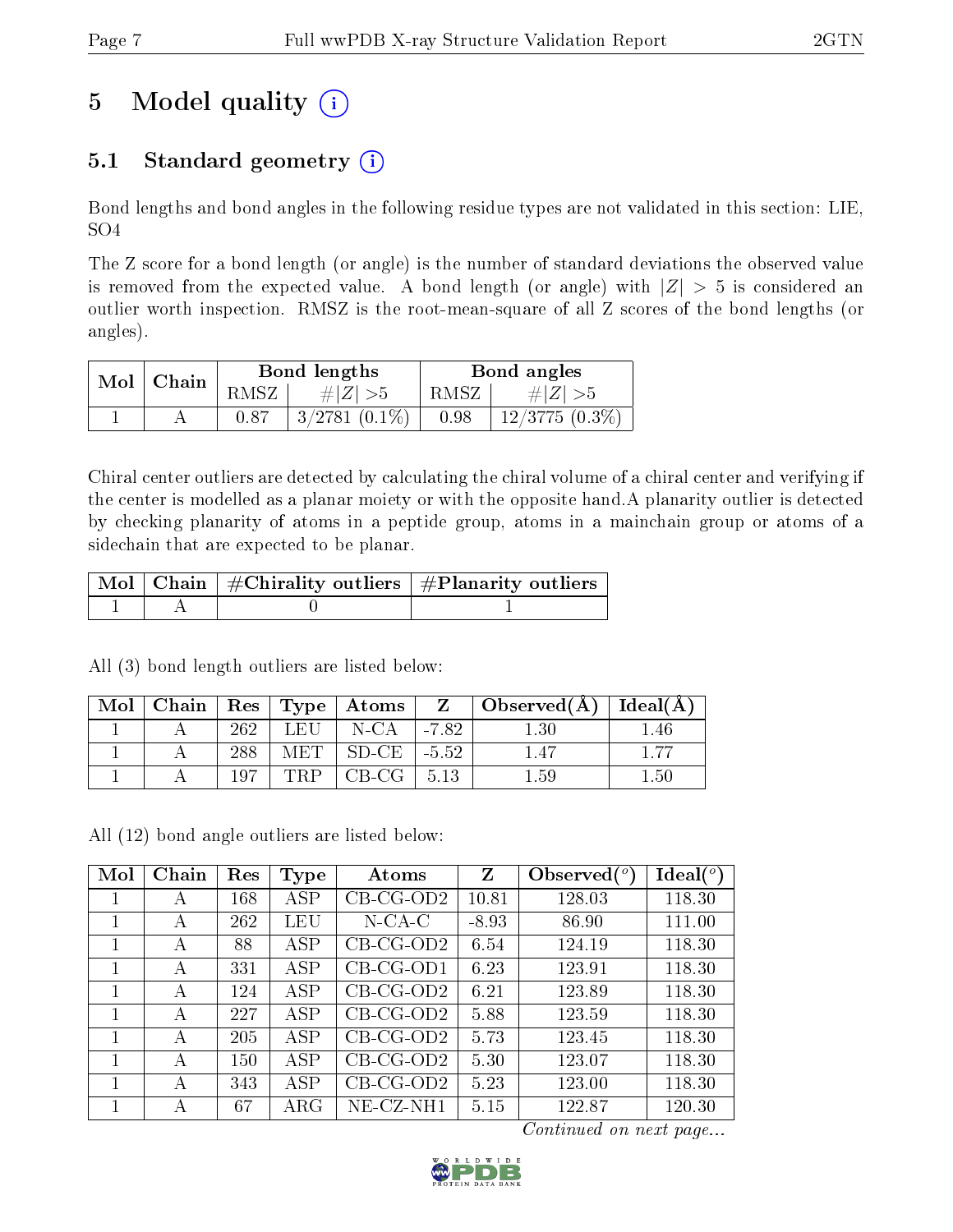Continued from previous page...

| Mol | Chain | Res | $\Gamma$ Type | Atoms     |      | Observed $(°)$ | Ideal $(°)$ |
|-----|-------|-----|---------------|-----------|------|----------------|-------------|
|     |       | 70  | $\Box$ F.H    | CB-CG-CD2 | 5.08 | 119.64         | 111.00      |
|     |       | 138 | L FI I        | CB-CG-CD1 | 5.03 | 119.56         |             |

There are no chirality outliers.

All (1) planarity outliers are listed below:

|  |     | $\mid$ Mol $\mid$ Chain $\mid$ Res $\mid$ Type $\mid$ Group |
|--|-----|-------------------------------------------------------------|
|  | 263 | ALA   Peptide                                               |

### $5.2$  Too-close contacts  $(i)$

In the following table, the Non-H and H(model) columns list the number of non-hydrogen atoms and hydrogen atoms in the chain respectively. The H(added) column lists the number of hydrogen atoms added and optimized by MolProbity. The Clashes column lists the number of clashes within the asymmetric unit, whereas Symm-Clashes lists symmetry related clashes.

|  |      | Mol   Chain   Non-H   H(model)   H(added) |      |    | Clashes   Symm-Clashes |
|--|------|-------------------------------------------|------|----|------------------------|
|  | 2717 |                                           | 2715 |    |                        |
|  |      |                                           |      |    |                        |
|  | 29   |                                           |      |    |                        |
|  | 221  |                                           |      | 23 |                        |
|  | 2972 |                                           | 2731 |    |                        |

The all-atom clashscore is defined as the number of clashes found per 1000 atoms (including hydrogen atoms). The all-atom clashscore for this structure is 11.

All (63) close contacts within the same asymmetric unit are listed below, sorted by their clash magnitude.

| Atom-1             | Atom-2               | Interatomic<br>distance $(A)$ | Clash<br>overlap $(A)$ |
|--------------------|----------------------|-------------------------------|------------------------|
| 1:A:111:ALA:HB1    | 1: A: 115: ASN: HD21 | 1.03                          | 1.18                   |
| 1:A:111:ALA:HB1    | 1: A: 115: ASN: ND2  | 1.87                          | 0.89                   |
| 1: A:80: HIS: HD2  | 1: A:82: ASN:H       | 1.21                          | 0.88                   |
| 1: A:53: LYS: HG2  | 4:A:556:HOH:O        | 1.74                          | 0.86                   |
| 1:A:107:HIS:ND1    | 2:A:353:SO4:O4       | 2.13                          | 0.80                   |
| 1: A:81: GLU: HG2  | 4:A:396:HOH:O        | 1.84                          | 0.77                   |
| 1: A:98: GLU:HB2   | 4:A:507:HOH:O        | 1.85                          | 0.77                   |
| 1: A:63: ILE: HD11 | 1:A:67:ARG:NH2       | 2.03                          | 0.74                   |
| 1: A:218:THR:HG22  | 1:A:220:ARG:H        | 1.56                          | 0.70                   |
| 1: A: 75: LEU: HB3 | 1: A:86: LEU: HG     | 1.73                          | 0.70                   |

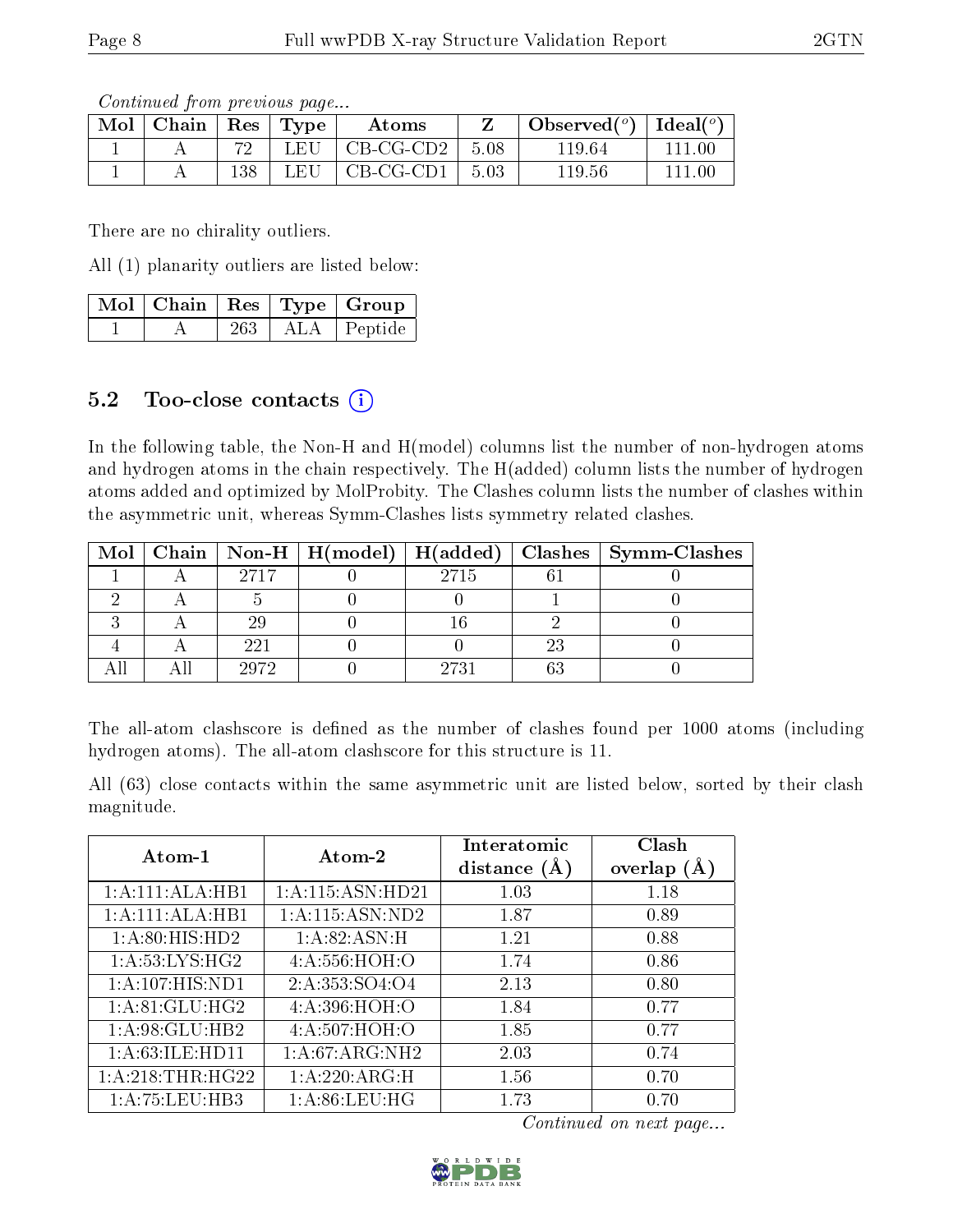| Communa from previous page    |                    | Interatomic       | Clash         |
|-------------------------------|--------------------|-------------------|---------------|
| Atom-1                        | Atom-2             | distance $(\AA)$  | overlap $(A)$ |
| 1: A:115: ASN: C              | 1:A:115:ASN:HD22   | 1.95              | 0.69          |
| 1: A:272: ASN:O               | 1:A:275:ILE:HG12   | $\overline{1.92}$ | 0.69          |
| 1: A:218:THR:HG21             | 4:A:377:HOH:O      | 1.92              | 0.69          |
| 3:A:354:LIE:H35               | 4:A:565:HOH:O      | 1.94              | 0.67          |
| 1: A:86: LEU:HD23             | 4:A:565:HOH:O      | 1.94              | 0.67          |
| 1: A:148: HIS: HD2            | 1:A:150:ASP:H      | 1.42              | 0.67          |
| 1:A:57:ARG:HD2                | 1: A:60: GLN: HE22 | 1.60              | 0.66          |
| 1:A:242:PRO:HB3               | 1: A:246:LEU:HD23  | 1.77              | 0.66          |
| 1:A:261:SER:C                 | 1:A:262:LEU:O      | 2.29              | 0.64          |
| 1: A:81: GLU:CG               | 4:A:396:HOH:O      | 2.43              | 0.64          |
| 1:A:55:LEU:HD23               | 4:A:556:HOH:O      | 1.97              | 0.63          |
| 1:A:55:LEU:HA                 | 4:A:556:HOH:O      | 1.98              | 0.62          |
| 1: A: 106: THR: HG23          | 4:A:565:HOH:O      | 2.00              | 0.62          |
| 1: A:197:TRP:HD1              | 1: A:200:TYR:CE1   | 2.18              | 0.61          |
| $1: A:80: \overline{HIS:CD2}$ | 1: A:82: ASN:H     | 2.11              | 0.60          |
| 1: A:94: ARG: HG2             | 4:A:575:HOH:O      | 2.01              | 0.60          |
| 1:A:214:ALA:O                 | 1:A:218:THR:HB     | 2.00              | 0.60          |
| 1:A:115:ASN:ND2               | $1:$ A:115:ASN:O   | 2.33              | 0.60          |
| 1:A:148:HIS:HE1               | 1:A:167:LEU:O      | 1.85              | 0.58          |
| 1: A: 352: PRO:O              | 4:A:523:HOH:O      | 2.17              | 0.58          |
| 1:A:142:HIS:HD2               | 4:A:360:HOH:O      | 1.87              | 0.56          |
| 1: A: 159: ASN: C             | 1:A:159:ASN:HD22   | $2.09\,$          | 0.56          |
| 1: A:218:THR:CG2              | 1:A:220:ARG:H      | 2.20              | 0.55          |
| 1: A:57: ARG:HD2              | 1: A:60: GLN: NE2  | 2.23              | 0.54          |
| 1: A:325: GLN: NE2            | 4:A:438:HOH:O      | 2.40              | 0.53          |
| 1:A:232:LEU:HD21              | 1:A:259:ILE:HG12   | 1.94              | 0.50          |
| 1: A:93:ALA:HA                | 4:A:507:HOH:O      | 2.11              | 0.50          |
| 1:A:144:ALA:HB3               | 1:A:146:ILE:HD12   | 1.92              | 0.50          |
| 1:A:145:ASP:OD1               | 4:A:554:HOH:O      | 2.20              | 0.50          |
| 1:A:14:ASN:OD1                | 1:A:14:ASN:N       | 2.45              | 0.50          |
| $1: A:80: \overline{HIS:HE1}$ | 4:A:363:HOH:O      | 1.94              | 0.50          |
| 1: A:85: GLY:O                | 1: A:106:THR:HG22  | 2.12              | 0.50          |
| 1:A:142:HIS:HE1               | 1: A:205:ASP:OD1   | 1.94              | 0.50          |
| 1: A:344: GLU:C               | 4:A:569:HOH:O      | 2.50              | 0.49          |
| 1:A:197:TRP:HD1               | 1: A:200:TYR:CZ    | 2.30              | 0.49          |
| 1:A:236:LEU:HD12              | 1:A:262:LEU:HD13   | 1.93              | 0.49          |
| 1: A:264: GLN: HG3            | 1: A:265:MET:N     | 2.28              | 0.48          |
| 1:A:237:ARG:HD2               | 4:A:548:HOH:O      | 2.13              | 0.48          |
| 1: A: 72: LEU: HD11           | 4:A:569:HOH:O      | 2.14              | 0.48          |
| 1: A:61:SER:HA                | 1:A:334:ILE:HD11   | 1.97              | 0.47          |
| 1:A:62:ILE:HG22               | 1:A:334:ILE:HG13   | 1.98              | 0.46          |

Continued from previous page.

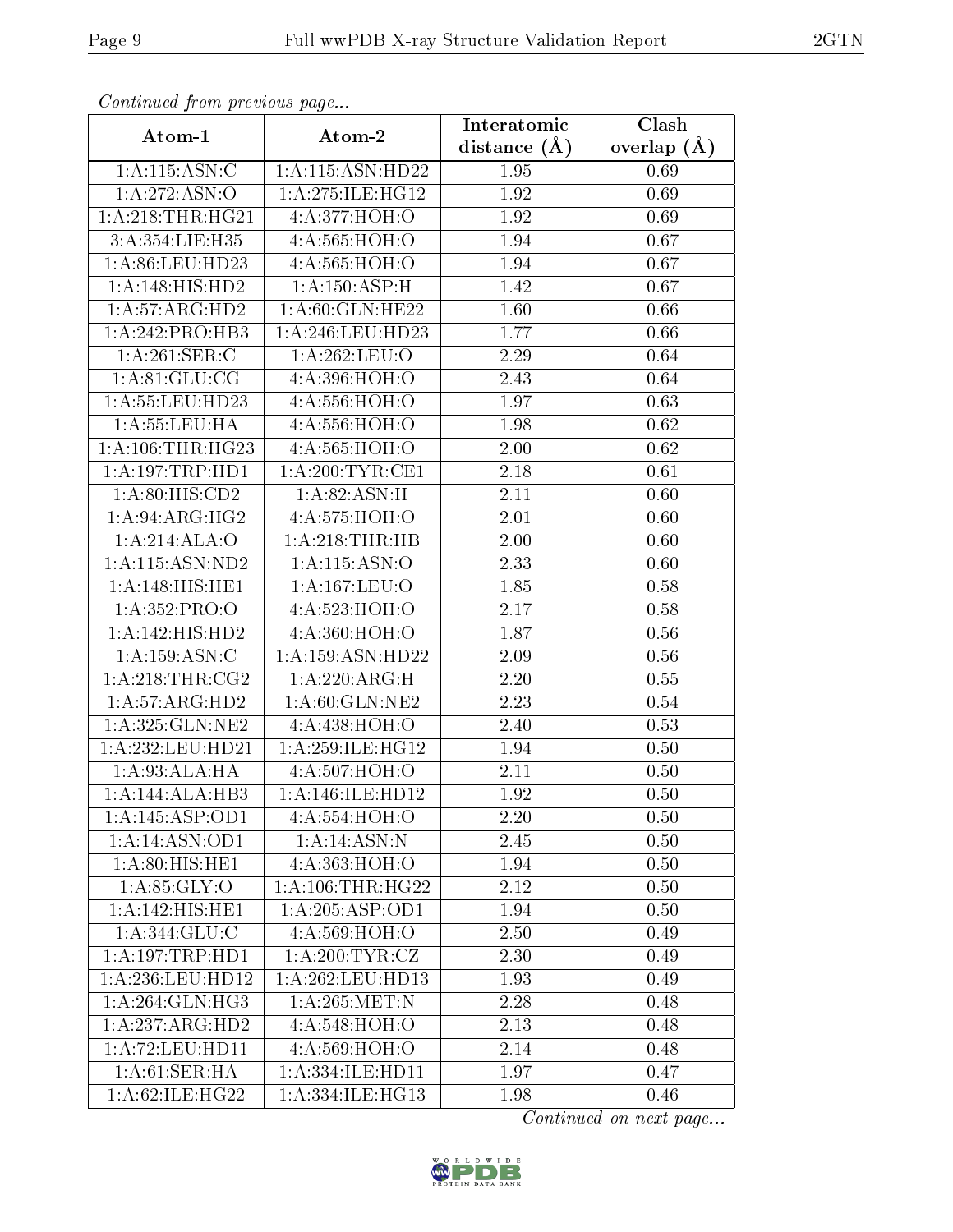| Atom-1              | Atom-2                     | Interatomic<br>distance $(A)$ | Clash<br>overlap $(A)$ |
|---------------------|----------------------------|-------------------------------|------------------------|
| 1: A:242:PRO:HG3    | 1: A:259: ILE: HG21        | 1.98                          | 0.46                   |
| 1:A:253:GLU:CD      | 1: A:256:ARG:HH22          | 2.19                          | 0.45                   |
| 1: A: 198: MET:SD   | 1:A:251:SER:OG             | 2.74                          | 0.44                   |
| 1: A: 150: ASP: OD2 | 1: A: 185: THR: HG23       | 2.17                          | 0.43                   |
| 1:A:272:ASN:O       | 1:A:275:ILE:CG1            | 2.66                          | 0.43                   |
| 1: A:116: ILE: O    | 1: A:116: ILE: CG2         | 2.67                          | 0.43                   |
| 1: A: 253: GLU: HG2 | $1:A:253:GLU:\overline{H}$ | 1.64                          | 0.43                   |
| 1: A:213: MET:HE1   | 1: A:307:TYR:CE2           | 2.53                          | 0.43                   |
| 1:A:202:GLN:NE2     | 4: A: 554: HOH: O          | 2.51                          | 0.42                   |
| 1:A:94:ARG:HB3      | 1: A:94: ARG: CZ           | 2.49                          | 0.42                   |
| 1: A:54:LYS:C       | 4: A: 556: HOH:O           | 2.57                          | 0.42                   |
| 3: A:354: LIE: C35  | 4:A:565:HOH:O              | 2.60                          | 0.41                   |

Continued from previous page...

There are no symmetry-related clashes.

#### 5.3 Torsion angles  $(i)$

#### 5.3.1 Protein backbone  $(i)$

In the following table, the Percentiles column shows the percent Ramachandran outliers of the chain as a percentile score with respect to all X-ray entries followed by that with respect to entries of similar resolution.

The Analysed column shows the number of residues for which the backbone conformation was analysed, and the total number of residues.

| Mol   Chain | Analysed                                |  | Favoured   Allowed   Outliers   Percentiles                  |
|-------------|-----------------------------------------|--|--------------------------------------------------------------|
|             | $333/348$ (96\%)   324 (97\%)   9 (3\%) |  | $\begin{array}{ c c c c c }\n\hline\n100 & 100\n\end{array}$ |

There are no Ramachandran outliers to report.

#### 5.3.2 Protein sidechains  $\left( \overline{\cdot} \right)$

In the following table, the Percentiles column shows the percent sidechain outliers of the chain as a percentile score with respect to all X-ray entries followed by that with respect to entries of similar resolution.

The Analysed column shows the number of residues for which the sidechain conformation was analysed, and the total number of residues.

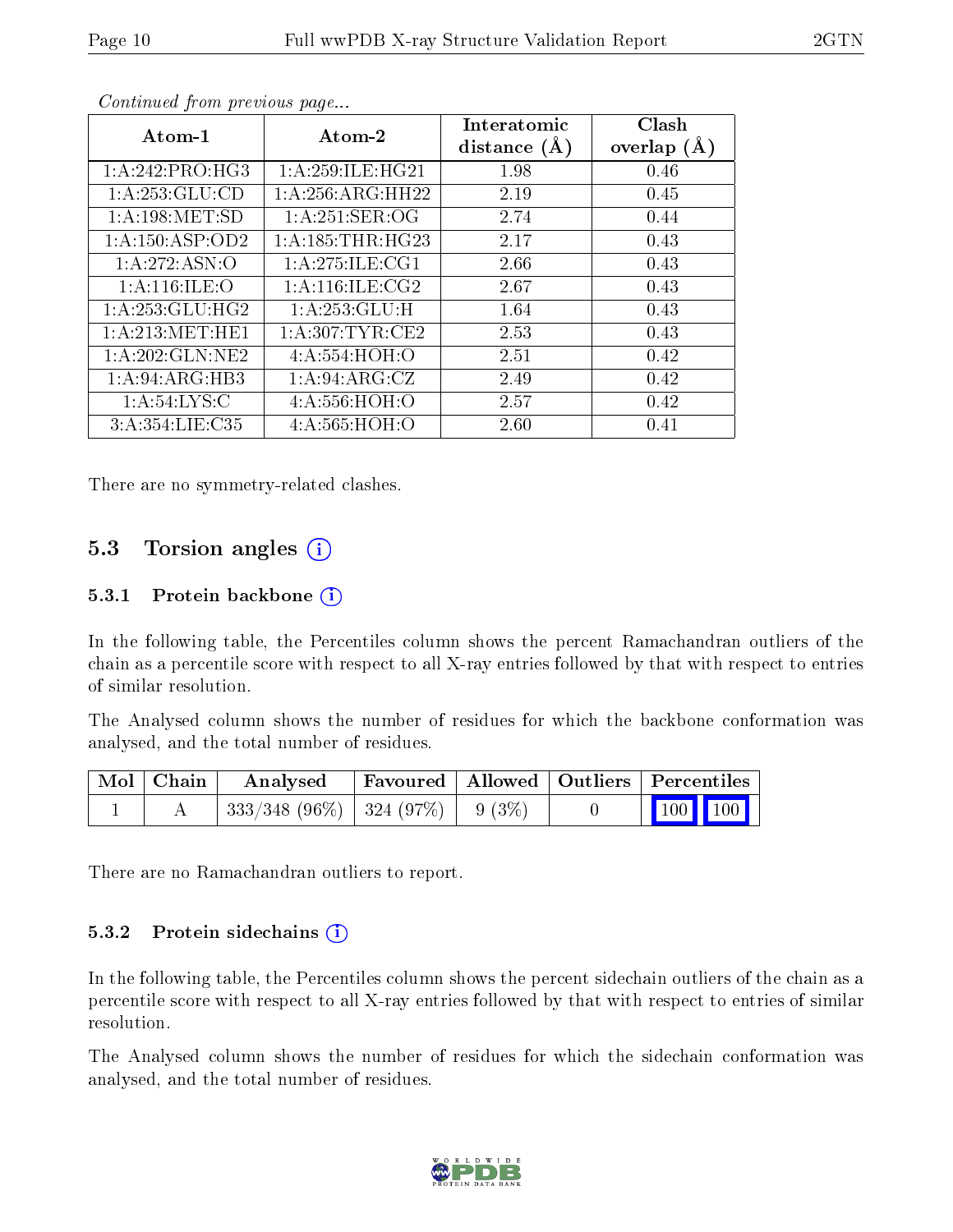| Mol   Chain | Analysed   Rotameric   Outliers   Percentiles |  |  |
|-------------|-----------------------------------------------|--|--|
|             | $297/307 (97\%)$ 266 (90\%) 31 (10\%) 7 1     |  |  |

All (31) residues with a non-rotameric sidechain are listed below:

| Mol            | $\overline{\text{Chain}}$           | Res              | ${\rm \bar{Type}}$        |
|----------------|-------------------------------------|------------------|---------------------------|
| $\mathbf{1}$   | $\overline{A}$                      | $\overline{10}$  | $\overline{\rm ARG}$      |
| $\mathbf{1}$   | $\overline{A}$                      | 14               | $\overline{\mathrm{ASN}}$ |
| $\overline{1}$ | $\overline{A}$                      | $\overline{37}$  | $\overline{\text{SER}}$   |
| $\mathbf{1}$   |                                     | $\overline{45}$  | $\overline{\text{LYS}}$   |
| $\mathbf 1$    | $\frac{\overline{A}}{A}$            | $\overline{62}$  | <b>ILE</b>                |
| $\overline{1}$ | $\overline{A}$                      | $\overline{63}$  | <b>ILE</b>                |
| $\mathbf{1}$   | $\frac{\overline{A}}{A}$            | $\overline{72}$  | LEU                       |
| $\overline{1}$ |                                     | $\overline{74}$  | $\overline{\text{LEU}}$   |
| $\overline{1}$ | $\overline{A}$                      | $\overline{94}$  | $\overline{\rm ARG}$      |
| $\overline{1}$ | $\frac{\overline{A}}{\overline{A}}$ | $\overline{96}$  | LEU                       |
| $\overline{1}$ |                                     | 113              | LEU                       |
| $\overline{1}$ | $\overline{A}$                      | $\overline{114}$ | $\overline{\text{ASN}}$   |
| $\overline{1}$ | $\frac{\overline{A}}{A}$            | $\overline{115}$ | $\overline{\text{ASN}}$   |
| $\overline{1}$ |                                     | 120              | $\overline{\text{GLN}}$   |
| $\overline{1}$ | $\overline{A}$                      | $\overline{121}$ | $\overline{\text{LYS}}$   |
| $\overline{1}$ | $\frac{\overline{A}}{\overline{A}}$ | $\overline{122}$ | LEU                       |
| $\overline{1}$ |                                     | 138              | $\overline{\text{LEU}}$   |
| $\overline{1}$ | $\overline{A}$                      | 159              | $\overline{\text{ASN}}$   |
| $\overline{1}$ | $\frac{\overline{A}}{A}$            | 161              | $\overline{\text{ASP}}$   |
| $\overline{1}$ |                                     | $\overline{195}$ | LEU                       |
| $\mathbf 1$    | $\frac{\overline{A}}{\overline{A}}$ | 197              | TRP                       |
| $\overline{1}$ |                                     | $\overline{218}$ | <b>THR</b>                |
| $\overline{1}$ |                                     | $\overline{221}$ | <b>THR</b>                |
| $\mathbf 1$    | $\overline{A}$                      | $\overline{241}$ | <b>THR</b>                |
| $\overline{1}$ |                                     | $\overline{245}$ | $\overline{\text{GLU}}$   |
| $\overline{1}$ | $\frac{\overline{A}}{\overline{A}}$ | 253              | $\overline{\text{GLU}}$   |
| $\overline{1}$ |                                     | $\overline{262}$ | $\overline{\text{LEU}}$   |
| $\overline{1}$ | $\overline{A}$                      | 264              | $\overline{\text{GLN}}$   |
| $\mathbf{1}$   | $\overline{A}$                      | $\overline{275}$ | <b>ILE</b>                |
| $\overline{1}$ | $\overline{\rm A}$                  | 333              | $\overline{\text{LEU}}$   |
| $\overline{1}$ | $\overline{\rm A}$                  | $\overline{3}46$ | $\overline{\text{ILE}}$   |

Some sidechains can be flipped to improve hydrogen bonding and reduce clashes. All (12) such sidechains are listed below:

| Mol | Chain | Res | l'ype |
|-----|-------|-----|-------|
|     |       |     | GHT.  |
|     |       |     | GHT.  |

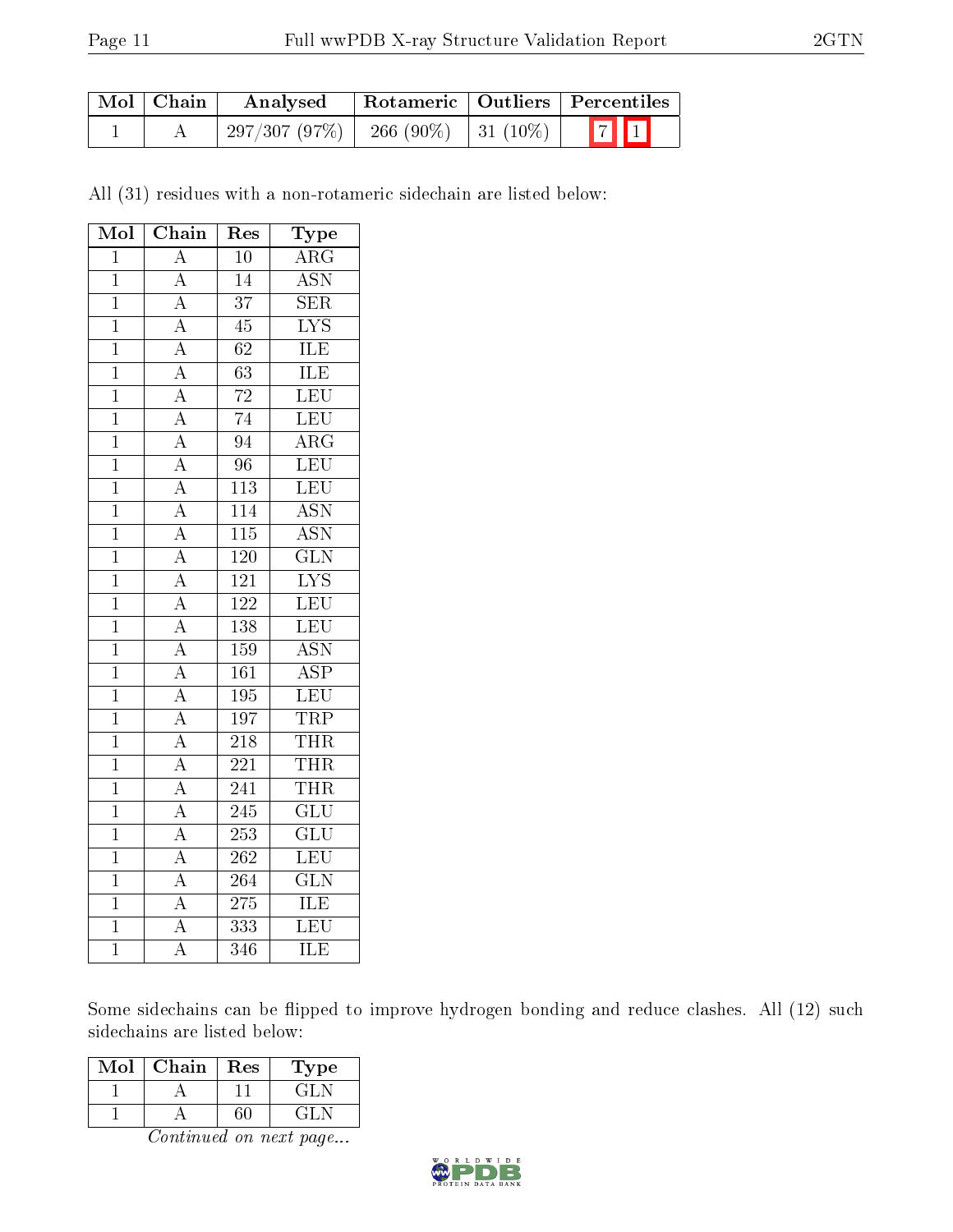| Mol          | Chain | Res | <b>Type</b> |
|--------------|-------|-----|-------------|
| 1            | А     | 64  | <b>HIS</b>  |
| $\mathbf 1$  | А     | 80  | HIS         |
| 1            | А     | 114 | <b>ASN</b>  |
| 1            | А     | 115 | <b>ASN</b>  |
| 1            | А     | 120 | <b>GLN</b>  |
| $\mathbf 1$  | А     | 142 | HIS         |
| $\mathbf{1}$ | А     | 148 | HIS         |
| 1            | А     | 159 | <b>ASN</b>  |
| 1            | А     | 228 | HIS         |
|              | А     | 257 | <b>ASN</b>  |

Continued from previous page...

#### 5.3.3 RNA  $(i)$

There are no RNA molecules in this entry.

#### 5.4 Non-standard residues in protein, DNA, RNA chains (i)

There are no non-standard protein/DNA/RNA residues in this entry.

#### 5.5 Carbohydrates (i)

There are no carbohydrates in this entry.

### 5.6 Ligand geometry  $(i)$

2 ligands are modelled in this entry.

In the following table, the Counts columns list the number of bonds (or angles) for which Mogul statistics could be retrieved, the number of bonds (or angles) that are observed in the model and the number of bonds (or angles) that are defined in the Chemical Component Dictionary. The Link column lists molecule types, if any, to which the group is linked. The Z score for a bond length (or angle) is the number of standard deviations the observed value is removed from the expected value. A bond length (or angle) with  $|Z| > 2$  is considered an outlier worth inspection. RMSZ is the root-mean-square of all Z scores of the bond lengths (or angles).

| Mol |                  | $\mid$ Chain $\mid$ Res |     | $\mid$ Link $\mid$ | Bond lengths |      |       | Bond angles |      |         |
|-----|------------------|-------------------------|-----|--------------------|--------------|------|-------|-------------|------|---------|
|     | Type             |                         |     |                    | Counts       | RMSZ | # Z   | Counts      | RMSZ | Z <br># |
| ↵   | SO4              |                         | 353 | $\sim$             | 4.4.4        | 0.45 |       | 6.6.6       | 0.60 |         |
|     | $\mathrm{LIE}$ . |                         | 354 |                    | 28,32,32     | 00.1 | 1(3%) | 32,46,46    | 2.07 | 8(25%)  |

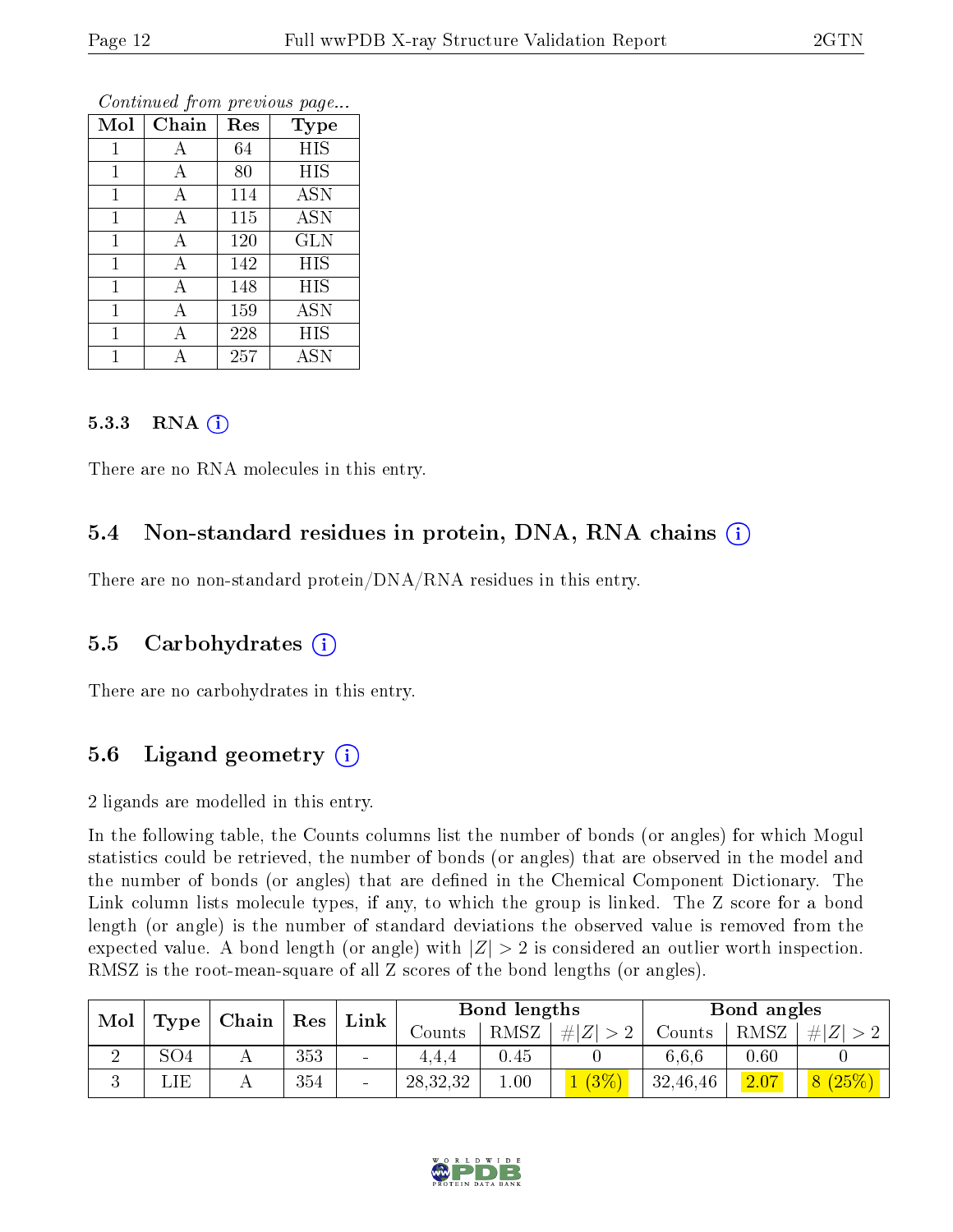In the following table, the Chirals column lists the number of chiral outliers, the number of chiral centers analysed, the number of these observed in the model and the number defined in the Chemical Component Dictionary. Similar counts are reported in the Torsion and Rings columns. '-' means no outliers of that kind were identified.

|  |     |        | $\mid$ Mol $\mid$ Type $\mid$ Chain $\mid$ Res $\mid$ Link $\mid$ Chirals $\mid$ Torsions | $\mathbf{Rings}$ |
|--|-----|--------|-------------------------------------------------------------------------------------------|------------------|
|  | 354 | $\sim$ | $3/10/12/12$   $0/4/4/4$                                                                  |                  |

All (1) bond length outliers are listed below:

|  |  |                            | Mol   Chain   Res   Type   Atoms   Z   Observed(A)   Ideal(A) |  |
|--|--|----------------------------|---------------------------------------------------------------|--|
|  |  | $ 354 $ LIE $ C5-N4 2.77 $ | 1.36                                                          |  |

All (8) bond angle outliers are listed below:

| Mol | Chain | Res | Type       | Atoms                                             | $\mathbf{Z}$ | Observed $(°)$ | Ideal (°) |
|-----|-------|-----|------------|---------------------------------------------------|--------------|----------------|-----------|
| 3   | А     | 354 | LIE        | $N4$ -C5- $N2$                                    | $-6.45$      | 123.31         | 128.43    |
| 3   | А     | 354 | LIE        | $C10-N11-C3$                                      | $-5.33$      | 99.36          | 106.73    |
| 3   | А     | 354 | <b>LIE</b> | C37-C34-C36                                       | 4.00         | 121.21         | 117.17    |
| 3   | А     | 354 | LIE        | C34-N12-C10                                       | $-2.79$      | 120.34         | 128.05    |
| 3   | А     | 354 | LIE        | F <sub>19</sub> -C <sub>15</sub> -C <sub>18</sub> | 2.51         | 124.19         | 118.59    |
| 3   | А     | 354 | LIE        | F40-C36-C34                                       | 2.33         | 120.43         | 117.50    |
| 3   | А     | 354 | LIE        | C39-C36-C34                                       | $-2.07$      | 120.88         | 123.24    |
| 3   | А     | 354 | LIE        | $C1-N4-C5$                                        | 2.02         | 117.42         | 114.97    |

There are no chirality outliers.

All (3) torsion outliers are listed below:

| Mol | Chain | Res | Type | Atoms             |
|-----|-------|-----|------|-------------------|
|     |       | 354 | LIE  | $C37-C34-N12-C10$ |
|     |       | 354 | LIE  | $C26$ -C7-N8-C6   |
|     |       | 354 | LIE. | $C36-C34-N12-C10$ |

There are no ring outliers.

2 monomers are involved in 3 short contacts:

| $Mol$   Chain |  | Res   Type   Clashes   Symm-Clashes |
|---------------|--|-------------------------------------|
|               |  |                                     |
|               |  |                                     |

The following is a two-dimensional graphical depiction of Mogul quality analysis of bond lengths, bond angles, torsion angles, and ring geometry for all instances of the Ligand of Interest. In addition, ligands with molecular weight > 250 and outliers as shown on the validation Tables will

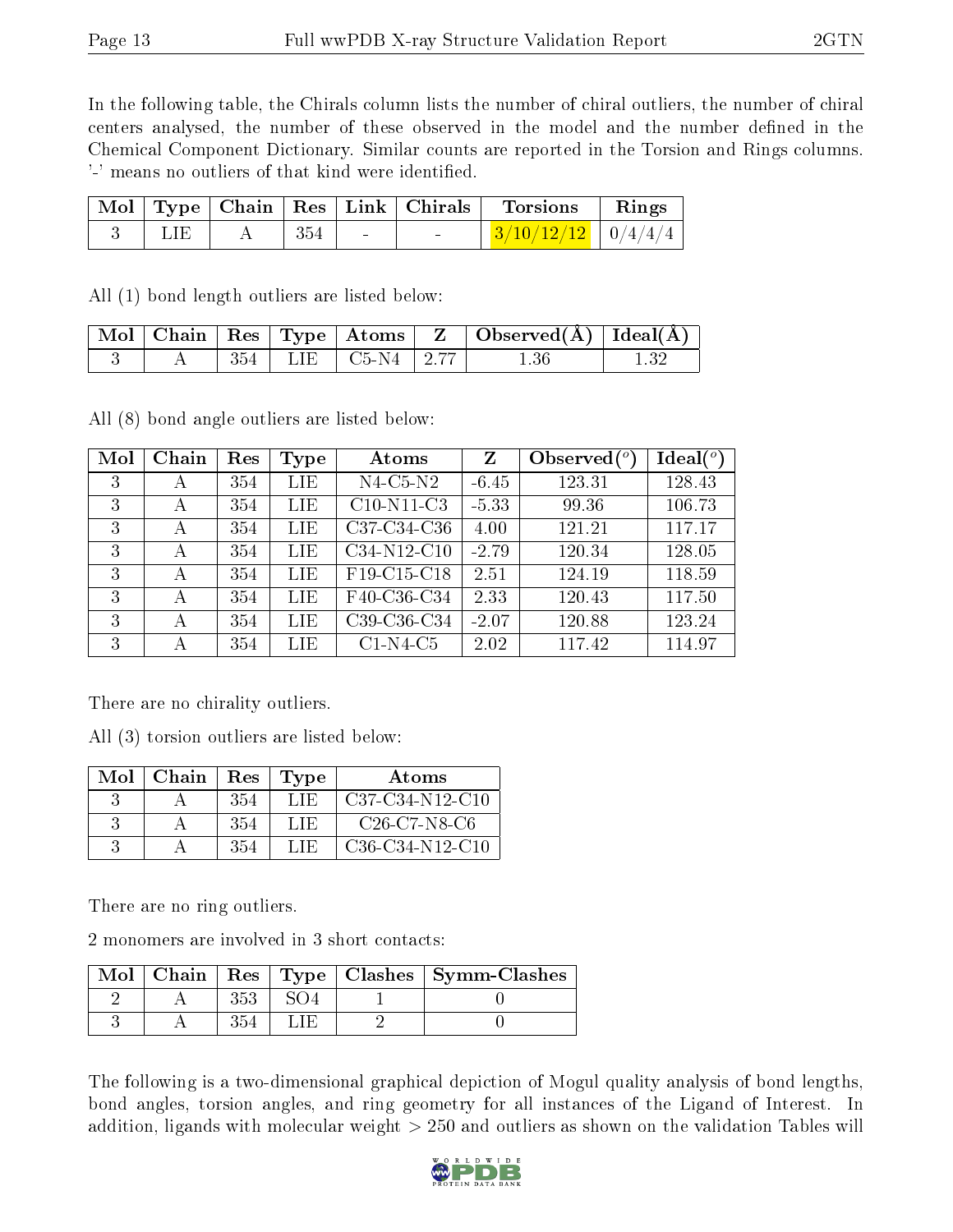also be included. For torsion angles, if less then 5% of the Mogul distribution of torsion angles is within 10 degrees of the torsion angle in question, then that torsion angle is considered an outlier. Any bond that is central to one or more torsion angles identified as an outlier by Mogul will be highlighted in the graph. For rings, the root-mean-square deviation (RMSD) between the ring in question and similar rings identified by Mogul is calculated over all ring torsion angles. If the average RMSD is greater than 60 degrees and the minimal RMSD between the ring in question and any Mogul-identified rings is also greater than 60 degrees, then that ring is considered an outlier. The outliers are highlighted in purple. The color gray indicates Mogul did not find sufficient equivalents in the CSD to analyse the geometry.



### 5.7 [O](https://www.wwpdb.org/validation/2017/XrayValidationReportHelp#nonstandard_residues_and_ligands)ther polymers  $(i)$

There are no such residues in this entry.

## 5.8 Polymer linkage issues (i)

There are no chain breaks in this entry.

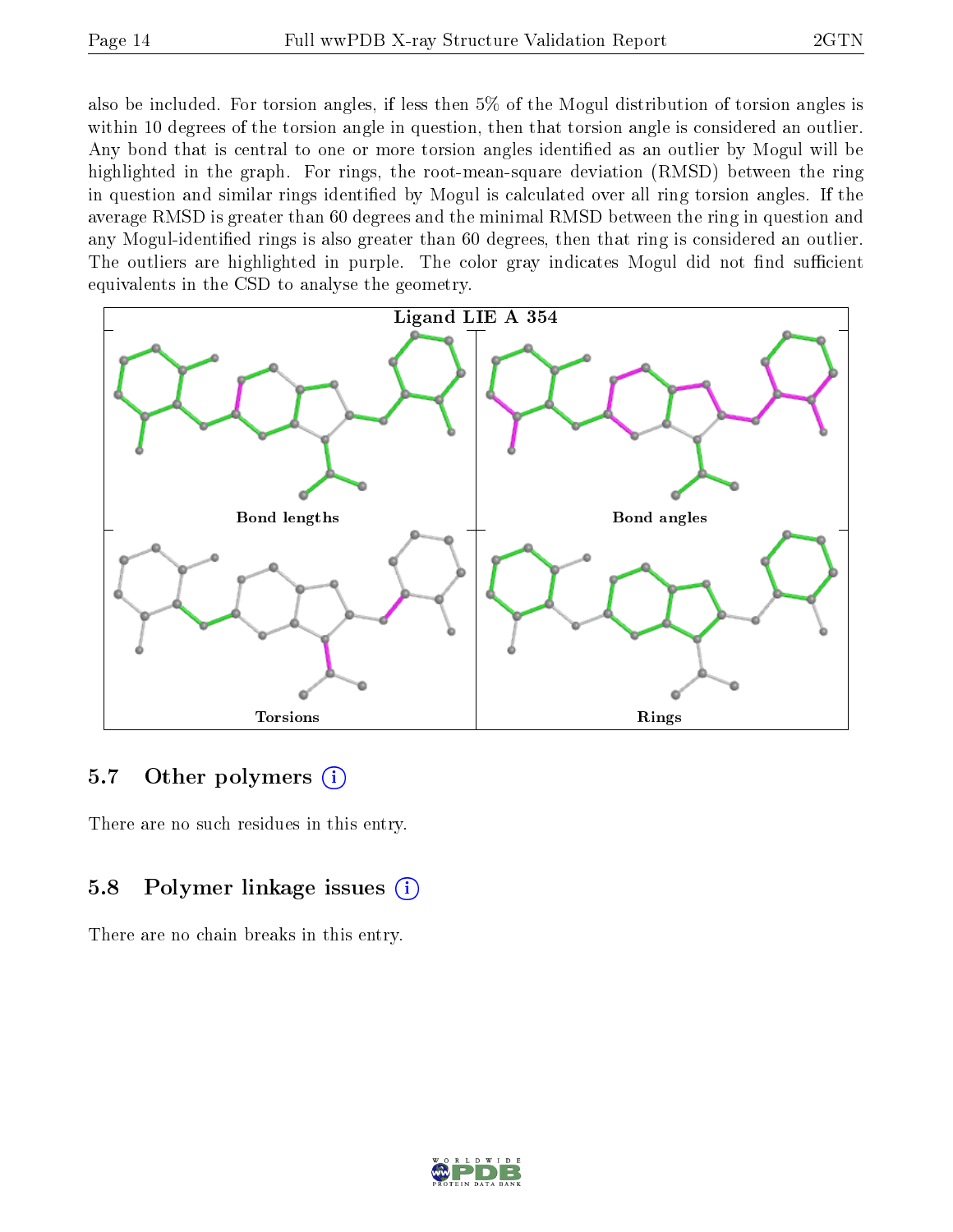## 6 Fit of model and data  $(i)$

## 6.1 Protein, DNA and RNA chains (i)

Unable to reproduce the depositors R factor - this section is therefore empty.

### 6.2 Non-standard residues in protein, DNA, RNA chains (i)

Unable to reproduce the depositors R factor - this section is therefore empty.

### 6.3 Carbohydrates (i)

Unable to reproduce the depositors R factor - this section is therefore empty.

## 6.4 Ligands  $(i)$

Unable to reproduce the depositors R factor - this section is therefore empty.

The following is a graphical depiction of the model fit to experimental electron density of all instances of the Ligand of Interest. In addition, ligands with molecular weight > 250 and outliers as shown on the geometry validation Tables will also be included. Each fit is shown from different orientation to approximate a three-dimensional view.